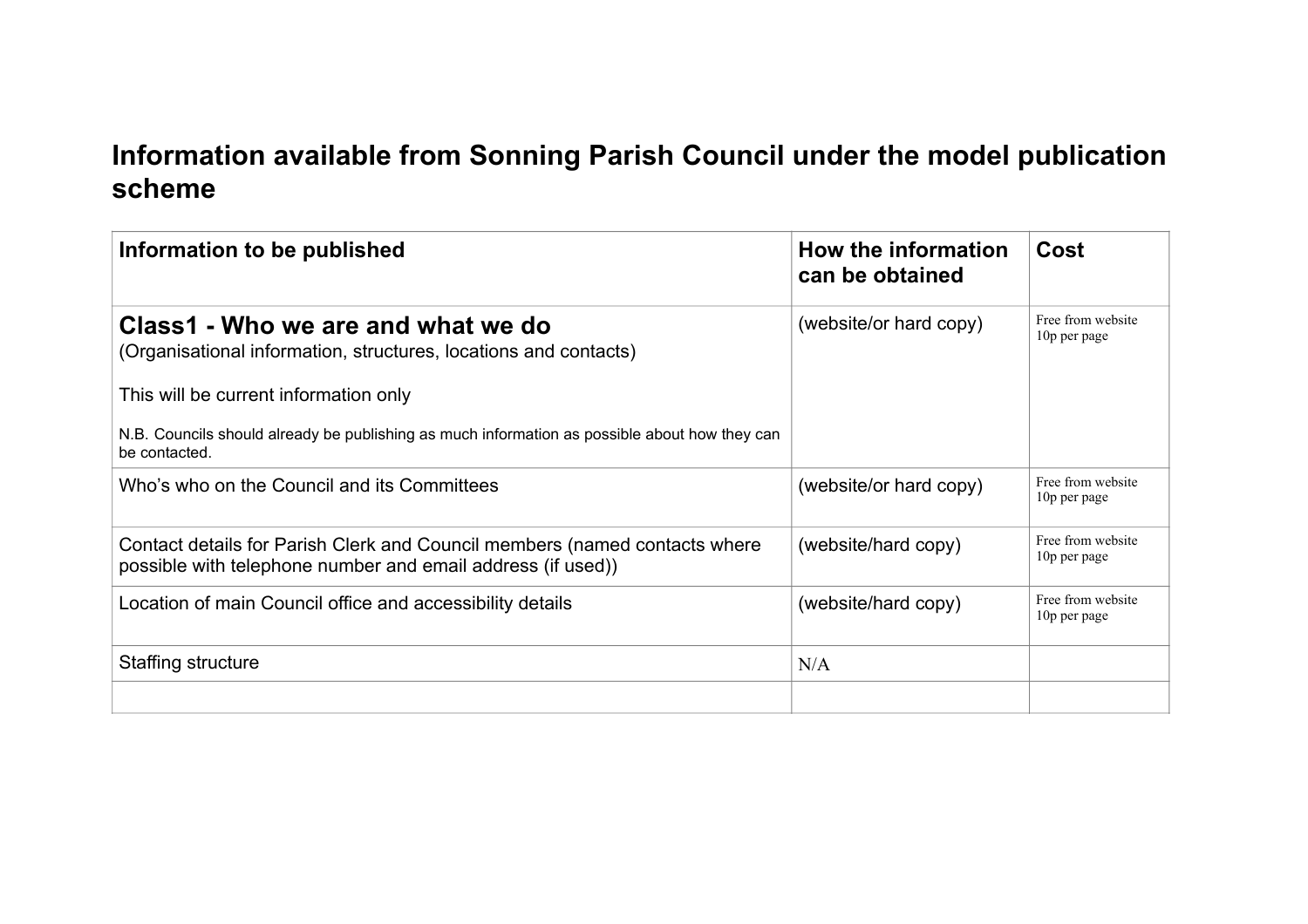| Class 2 – What we spend and how we spend it<br>(Financial information relating to projected and actual income and expenditure,<br>procurement, contracts and financial audit)<br>Current and previous financial year |                     |                                   |
|----------------------------------------------------------------------------------------------------------------------------------------------------------------------------------------------------------------------|---------------------|-----------------------------------|
| Annual return form and report by auditor                                                                                                                                                                             | (website/hard copy) | Free from website<br>20p per page |
| <b>Finalised budget</b>                                                                                                                                                                                              | (website/hard copy) | Free from website<br>20p per page |
| Precept                                                                                                                                                                                                              | (website/hard copy) | Free from website<br>20p per page |
| <b>Borrowing Approval letter</b>                                                                                                                                                                                     | N/A                 |                                   |
| <b>Financial Standing Orders and Regulations</b>                                                                                                                                                                     | (website/hard copy) | Free from website<br>20p per page |
| Grants given and received                                                                                                                                                                                            | (hard copy)         | 20p per page                      |
| List of current contracts awarded and value of contract                                                                                                                                                              | N/A                 |                                   |
| Members' allowances and expenses                                                                                                                                                                                     | N/A                 |                                   |
|                                                                                                                                                                                                                      |                     |                                   |
| Class 3 – What our priorities are and how we are doing<br>(Strategies and plans, performance indicators, audits, inspections and reviews)                                                                            |                     |                                   |
| Parish Plan (current and previous year as a minimum)                                                                                                                                                                 | (hard copy)         | £3                                |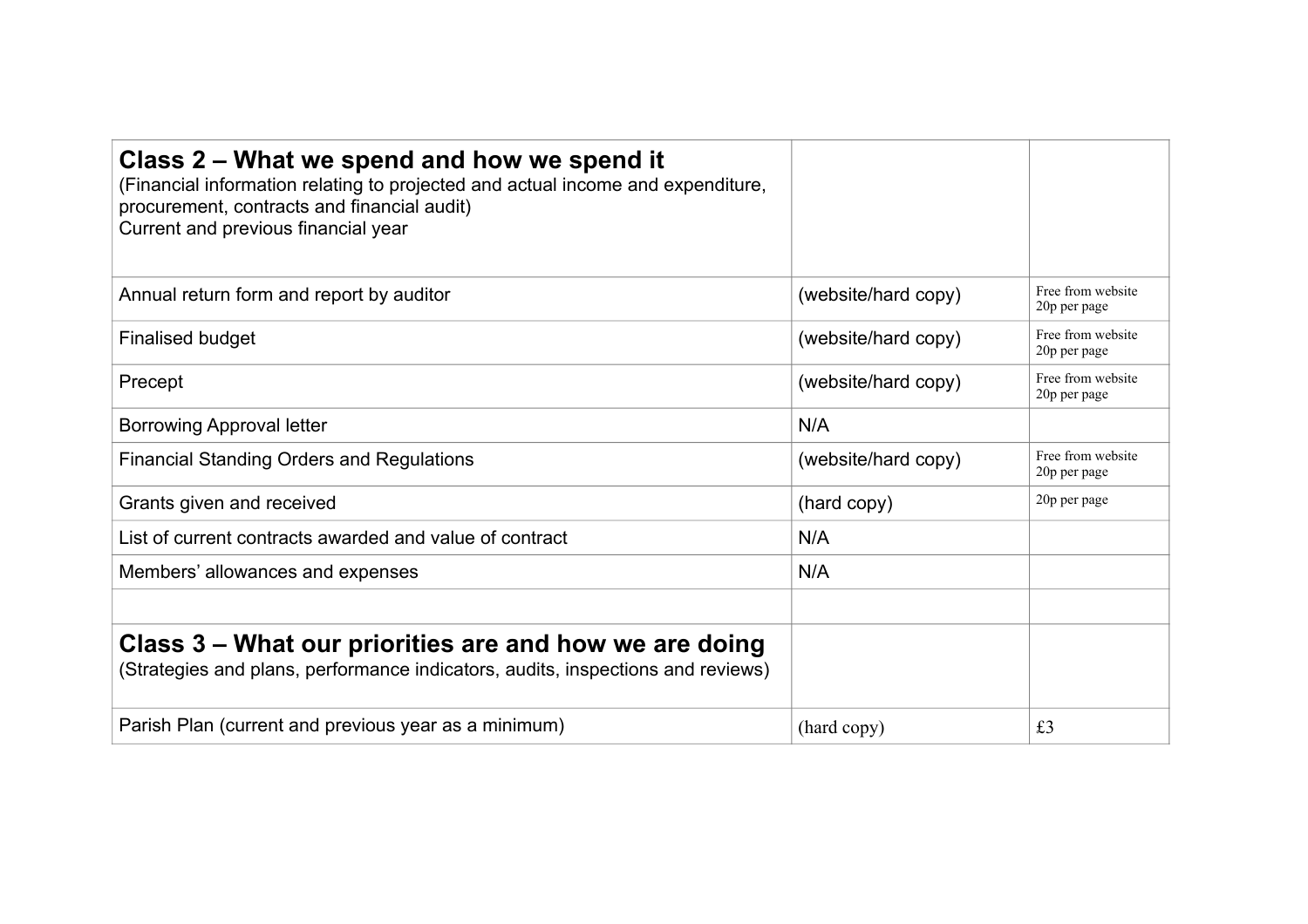| Annual Report to Parish or Community Meeting (current and previous year)                                                         | (website/hard copy) | Free from website<br>20p per page |
|----------------------------------------------------------------------------------------------------------------------------------|---------------------|-----------------------------------|
| <b>Quality status</b>                                                                                                            | N/A                 |                                   |
| Local charters drawn up in accordance with DCLG guidelines                                                                       | N/A                 |                                   |
|                                                                                                                                  |                     |                                   |
| Class 4 – How we make decisions<br>(Decision making processes and records of decisions)<br>Current and previous council year     |                     |                                   |
| Timetable of meetings (Council, any committee/sub-committee meetings and<br>parish meetings)                                     | (website/hard copy) | Free from website<br>20p per page |
| Agendas of meetings (as above)                                                                                                   | (website/hard copy) | Free from website<br>20p per page |
| Minutes of meetings (as above) – nb this will exclude information that is properly<br>regarded as private to the meeting.        | (website/hard copy) | Free from website<br>20p per page |
| Reports presented to council meetings - nb this will exclude information that is properly<br>regarded as private to the meeting. | (website/hard copy) | Free from website<br>20p per page |
| Responses to consultation papers                                                                                                 | (hard copy)         | 20p per page                      |
| Responses to planning applications                                                                                               | (hard copy)         | 20p per page                      |
| Bye-laws                                                                                                                         | (hard copy)         | 220p per page                     |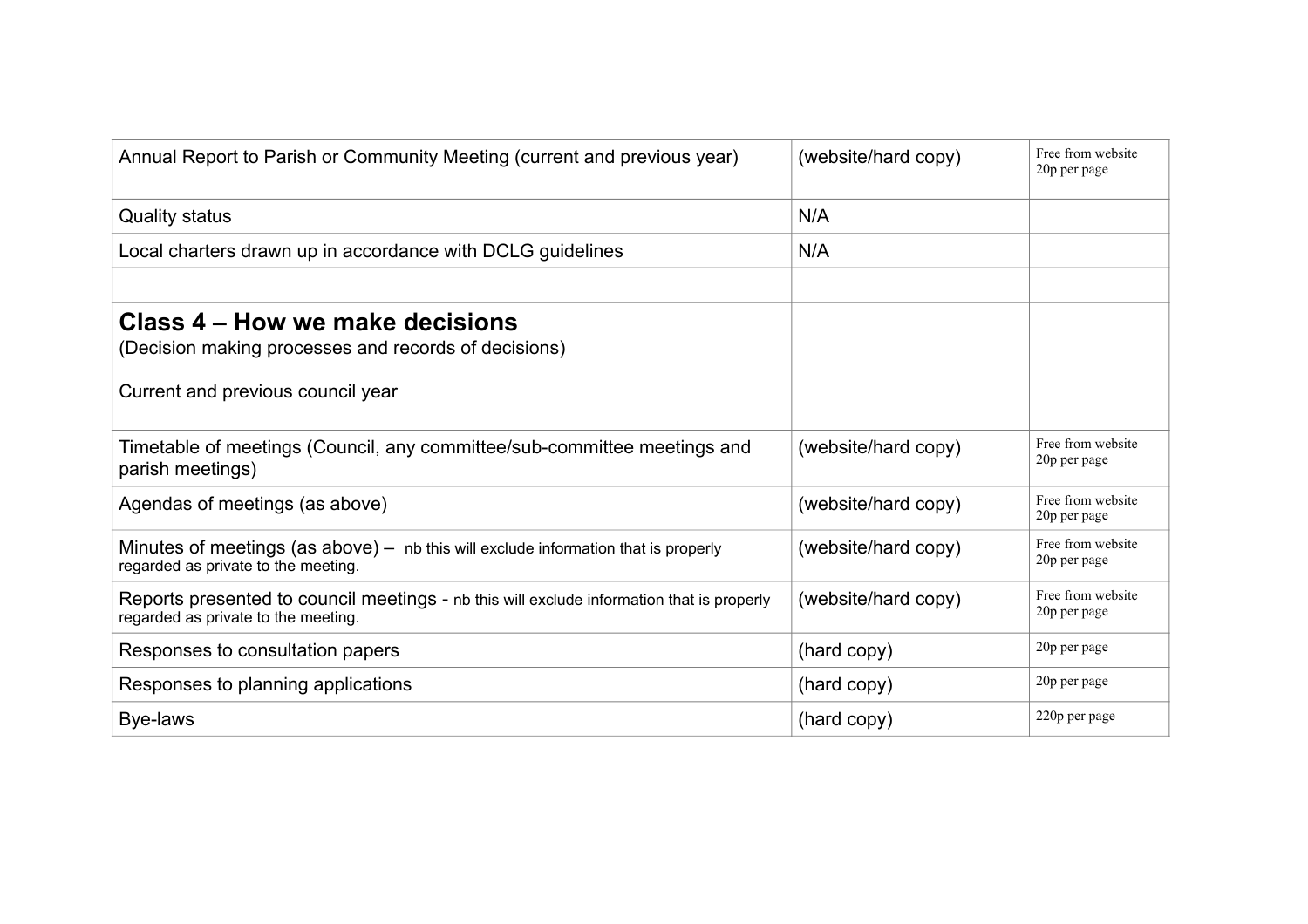| Class 5 – Our policies and procedures<br>(Current written protocols, policies and procedures for delivering our services<br>and responsibilities) AN                                                                                                                                                                                                            |                                                                 |                                        |
|-----------------------------------------------------------------------------------------------------------------------------------------------------------------------------------------------------------------------------------------------------------------------------------------------------------------------------------------------------------------|-----------------------------------------------------------------|----------------------------------------|
| Current information only                                                                                                                                                                                                                                                                                                                                        |                                                                 |                                        |
| Policies and procedures for the conduct of council business:                                                                                                                                                                                                                                                                                                    |                                                                 |                                        |
| Procedural standing orders<br>Committee and sub-committee terms of reference<br>Delegated authority in respect of officers<br>Code of Conduct<br><b>Policy statements</b>                                                                                                                                                                                       | (Hard Copy)<br>(Hard Copy)<br>(Hard Copy)<br>(Hard Copy)<br>N/A | £10<br>20p per page<br>$cc$ $cc$<br>£5 |
| Policies and procedures for the provision of services and about the employment<br>of staff:                                                                                                                                                                                                                                                                     |                                                                 |                                        |
| Internal policies relating to the delivery of services<br>Equality and diversity policy<br>Health and safety policy<br>Recruitment policies (including current vacancies)<br>Policies and procedures for handling requests for information<br>Complaints procedures (including those covering requests for information and<br>operating the publication scheme) |                                                                 |                                        |
| Information security policy                                                                                                                                                                                                                                                                                                                                     |                                                                 |                                        |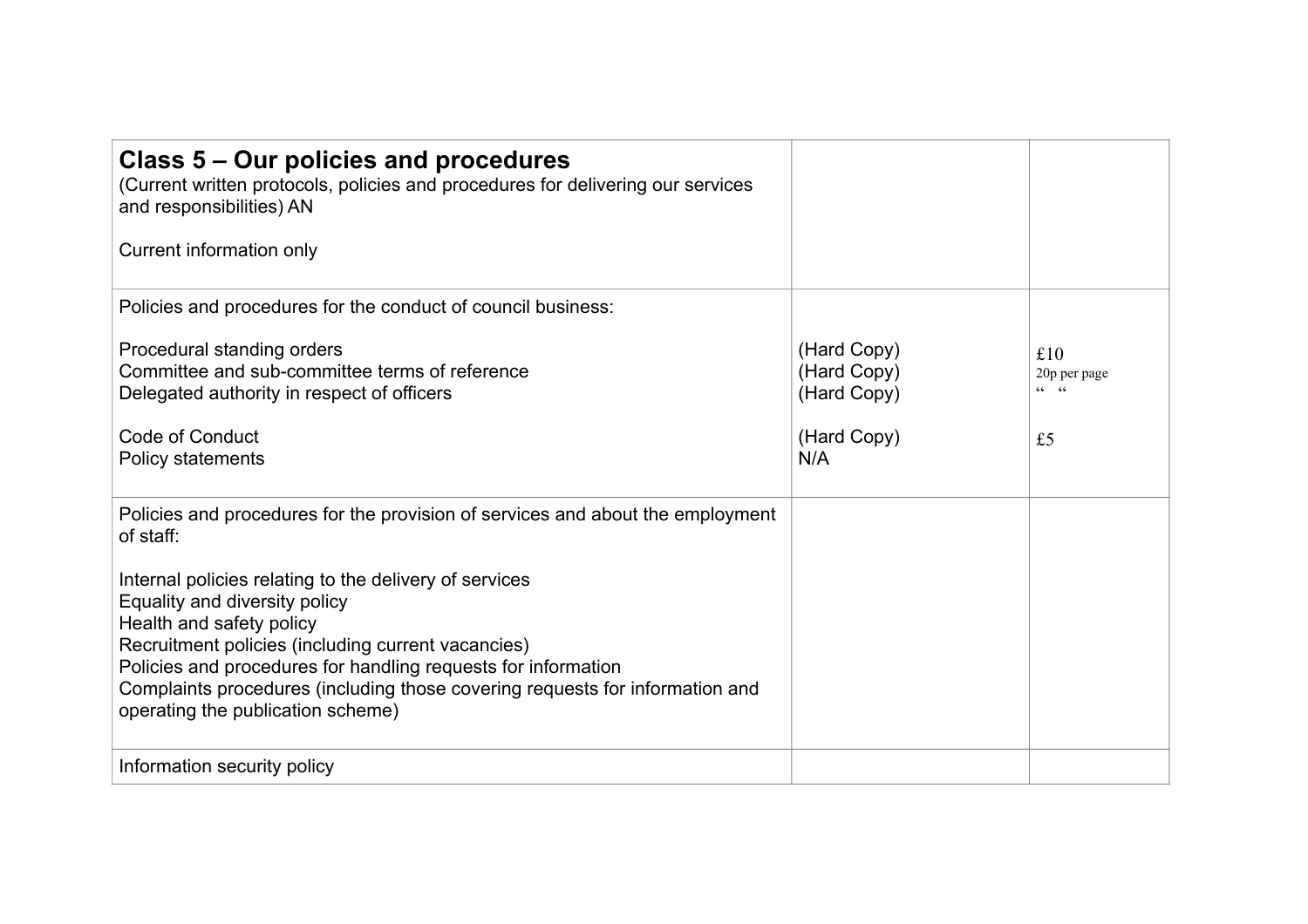| Records management policies (records retention, destruction and archive)                                                                                                                         |                     |                                  |
|--------------------------------------------------------------------------------------------------------------------------------------------------------------------------------------------------|---------------------|----------------------------------|
|                                                                                                                                                                                                  |                     |                                  |
| Data protection policies                                                                                                                                                                         |                     |                                  |
| Schedule of charges (for the publication of information)                                                                                                                                         |                     |                                  |
|                                                                                                                                                                                                  |                     |                                  |
| Class 6 – Lists and Registers                                                                                                                                                                    |                     |                                  |
| Currently maintained lists and registers only                                                                                                                                                    |                     |                                  |
| Any publicly available register or list (if any are held this should be publicised; in most<br>circumstances existing access provisions will suffice)                                            | N/A                 |                                  |
| <b>Assets Register</b>                                                                                                                                                                           | (Hard Copy)         | 20p per page                     |
| Disclosure log (indicating the information that has been provided in response to requests;<br>recommended as good practice, but may not be held by parish councils)                              |                     |                                  |
| Register of members' interests                                                                                                                                                                   | (website/hard copy) | Free for website<br>20p per page |
| Register of gifts and hospitality                                                                                                                                                                | N/A                 |                                  |
|                                                                                                                                                                                                  |                     |                                  |
| Class 7 – The services we offer<br>(Information about the services we offer, including leaflets, guidance and<br>newsletters produced for the public and businesses)<br>Current information only |                     |                                  |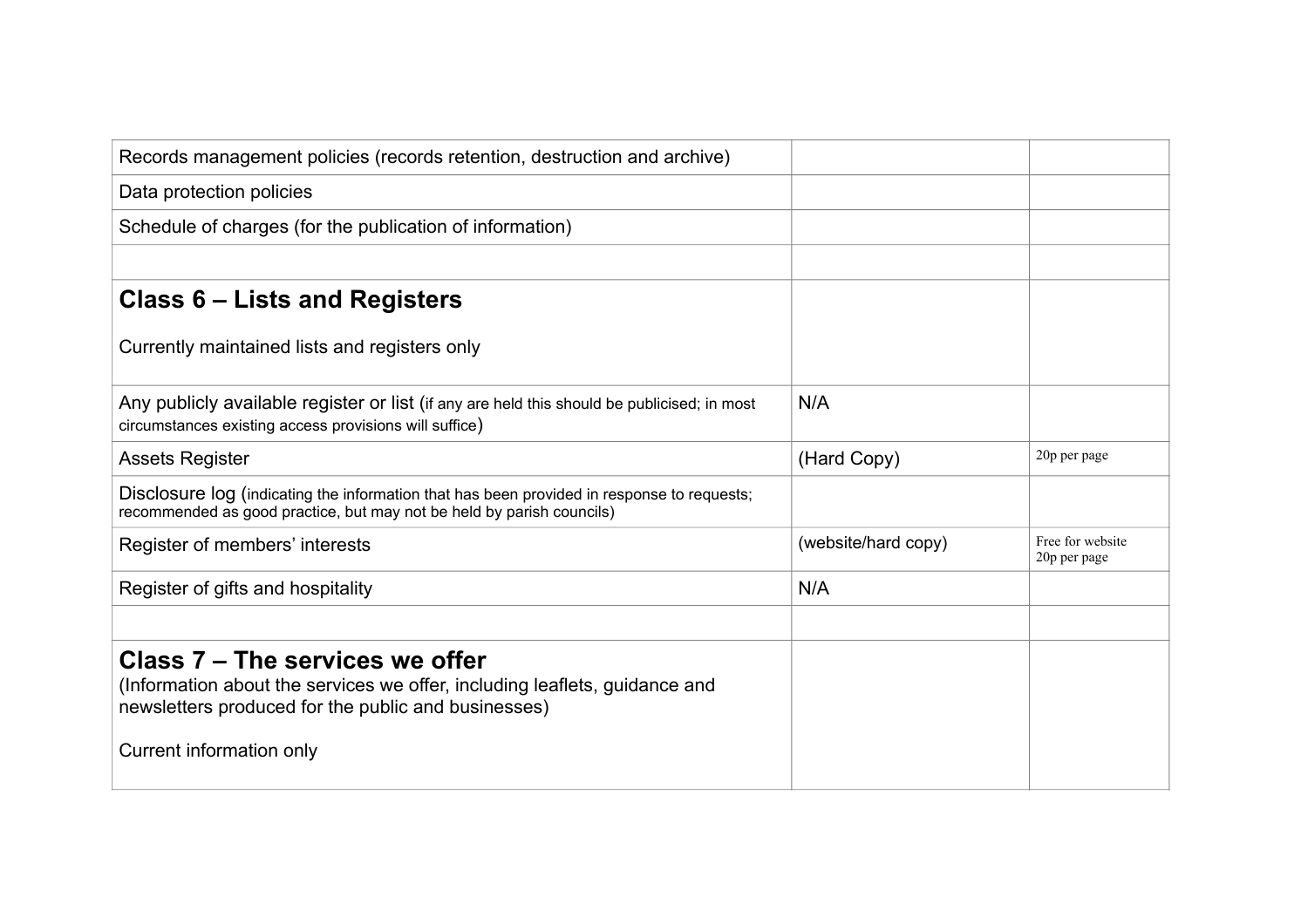| Allotments                                                                                                                                         | (Hard Copy)                      | Free from website<br>20p per page |
|----------------------------------------------------------------------------------------------------------------------------------------------------|----------------------------------|-----------------------------------|
| Burial grounds and closed churchyards                                                                                                              |                                  |                                   |
| Community centres and village halls                                                                                                                |                                  |                                   |
| Parks, playing fields and recreational facilities                                                                                                  |                                  |                                   |
| Seating, litter bins, clocks, memorials and lighting                                                                                               | (contained in asset<br>register) | 20p per page                      |
| <b>Bus shelters</b>                                                                                                                                | (contained in asset<br>register) | 20p per page                      |
| <b>Markets</b>                                                                                                                                     |                                  |                                   |
| <b>Public conveniences</b>                                                                                                                         |                                  |                                   |
| Agency agreements                                                                                                                                  |                                  |                                   |
| A summary of services for which the council is entitled to recover a fee, together<br>with those fees (e.g. burial fees)                           | N/A                              |                                   |
|                                                                                                                                                    |                                  |                                   |
| <b>Additional Information</b><br>This will provide Councils with the opportunity to publish information that is not<br>itemised in the lists above |                                  |                                   |
|                                                                                                                                                    |                                  |                                   |
|                                                                                                                                                    |                                  |                                   |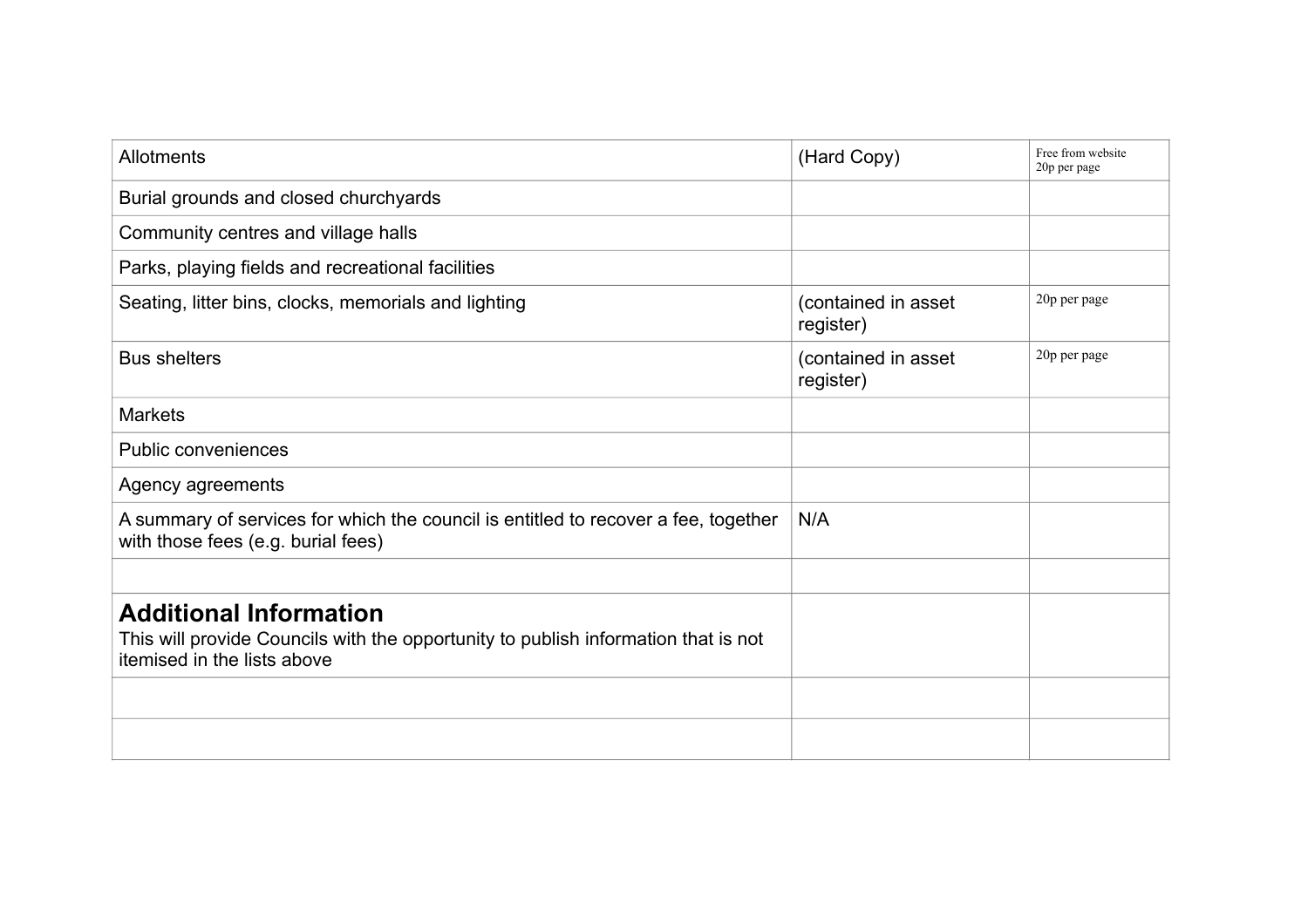## **Contact details:**

## SCHEDULE OF CHARGES

This describes how the charges have been arrived at and should be published as part of the guide.

| <b>TYPE OF CHARGE</b> | <b>DESCRIPTION</b>                                | <b>BASIS OF CHARGE</b>                                                       |
|-----------------------|---------------------------------------------------|------------------------------------------------------------------------------|
| Disbursement cost     | Photocopying @ .20.p per<br>sheet (black & white) | Actual cost *                                                                |
|                       | Photocopying (colour) N/A                         |                                                                              |
|                       | Larger Documents -<br>individual fee              | Actual cost                                                                  |
|                       | Postage                                           | Actual cost of Royal Mail<br>standard 2                                      |
|                       |                                                   |                                                                              |
| <b>Statutory Fee</b>  |                                                   | In accordance with the<br>relevant legislation (quote the<br>actual statute) |